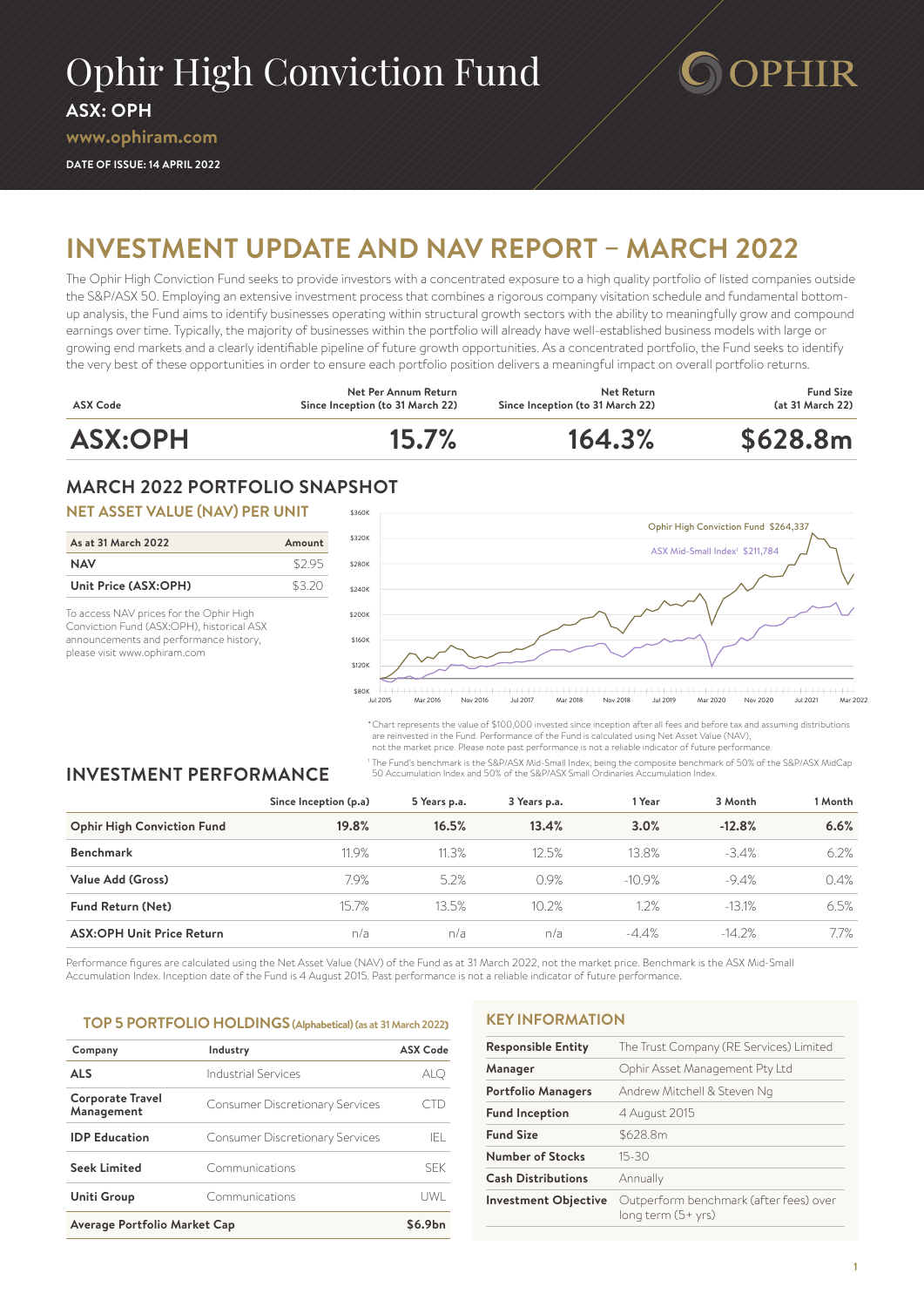# **ALLOCATION OF INVESTMENTS**

#### **PORTFOLIO SECTOR EXPOSURES (as at 31 March 2022)**

| Sector                        | 31 March 2022 |
|-------------------------------|---------------|
| <b>Materials</b>              | 8.9%          |
| <b>Financials</b>             | 9.1%          |
| <b>Health Care</b>            | 8.0%          |
| <b>Communication Services</b> | 15.1%         |
| <b>Consumer Staples</b>       | 5.2%          |
| <b>Information Technology</b> | 15.6%         |
| <b>Industrials</b>            | 12.4%         |
| <b>Consumer Discretionary</b> | 15.8%         |
| <b>Utilities</b>              | 0.0%          |
| <b>Real Estate</b>            | 0.0%          |
| <b>Energy</b>                 | 0.0%          |
| [Cash]                        | 10.0%         |
|                               | 100%          |

# **MARKET COMMENTARY**

After a meaningful pullback in markets across the world in February, March fared much better with the Nikkei (+5.7%), S&P 500 (+3.7%), Nasdaq (+3.5%), MSCI Europe Index (+1.0%) and Russell 2000 (+1.2%) closing the month in the green. The Australian market provided relatively stronger returns for the second month in a row with the ASX 200 and ASX Small Ords returning +7.0% and +5.5% respectively.

During March, the Federal Reserve raised interest rates by 25 basis points, signalling the start of an aggressive rate hiking cycle. More interest rate hikes are expected to occur throughout the rest of 2022 in the US and this continued to be a drag on performance for Growth stocks vs. Value stocks in the small cap part of the market. The Russia/Ukraine conflict continued and with the endgame still unclear, share market participants are closely watching inflation numbers as supply chains continue to be disrupted and commodity prices move broadly higher. The Energy sector was the standout performer globally during the month as share prices rose alongside key energy prices such as oil and gas.

During the month we witnessed shorter term US government interest rates (2 years) move temporarily higher than longer term interest rates (10 years) in the US. This phenomenon, known as an "inversion" of the yield curve, can be a very early predictor of an impending US recession. We think investors should be alerted (not alarmed) by this as share markets have typically produced good returns for 12-18 months after an inversion. Yield curve inversions generally occur when the economy is doing well and this is the cause of the latest inversion.

Domestically, Value stocks continued to outperform Growth stocks on the back of interest rate hike expectations as noted above. Over the month, the MSCI Australia Value index returned +8.8% while the MSCI Australia Growth index returned +5.8%.

Looking at the ASX Small Ords Index, the Energy (+12.3%), Materials (+11.4%) and Communication Services (+9.5%) sectors were the best performers while the Financials (+0.7%), Consumer Discretionary (+1.4%) and Consumer Staples (+1.6%) sectors were the relative underperformers.

# **PORTFOLIO COMMENTARY**

During March, the Ophir High Conviction Fund's investment portfolio returned +6.5% (net of fees) versus the index which returned +6.2%. Since its inception in August 2015, the Fund has returned +15.7% p.a. (net of fees) while the index has returned +11.9% p.a.

The Ophir High Conviction Fund's ASX listing provided a total return of +7.7% for the month.

The continued rotation from Growth to Value and relative outperformance of the Energy and Materials sectors were once again a headwind to performance for the Fund. Given the drag on the Fund's performance from these factors we are pleased with the outcome in March. The underlying operating fundamentals of portfolio companies in the Fund remained strong during the month as we received feedback from management teams.

Cost input pressures continue to remain a key theme in conversations with companies. We continue to review our existing holdings and identify new companies that are able to maintain revenue growth whilst also maintaining margins. We believe any business that can do this will be scarce and will ultimately be rewarded by the market.

In terms of our portfolio positioning, cash levels increased during March and are now in line with our long-term average levels (i.e. 10%). The number of holdings increased from 26 to 29 over the month however no notable changes were made to the Fund's core positions. We remain underweight in interest rate sensitive and bond proxy sectors (Real Estate, Utilities, Infrastructure).

The biggest contributor to performance in March was Uniti Wireless (ASX:UWL), which was on the other side of the fence last month as one of the Fund's biggest detractors. UWL is a telecommunication products and services provider and is a competitor to the National Broadband Network. The company received multiple takeover bids during the month which resulted in its share price surging by +43.8%, more than making up for its -21.3% fall in February.

One of the biggest detractors to performance in March was City Chic (ASX:CCX). CCX is a plus size women's clothing company with sales occurring predominately online in Australia, the US, the UK and Germany. The stock price fell during March primarily due to concerns around higher inventory levels and whether these could be sold. We think the business is still growing at a strong rate and find it attractive given its current valuation. We remain confident the deliberate investment in higher inventory levels by management is the right move and will help protect them from any supply chain issues. Given the "staples" nature of their clothing we think the high levels of inventory will be able to be sold as it holds enduring appeal for their customer base. The company's share price fell -13.0% in March.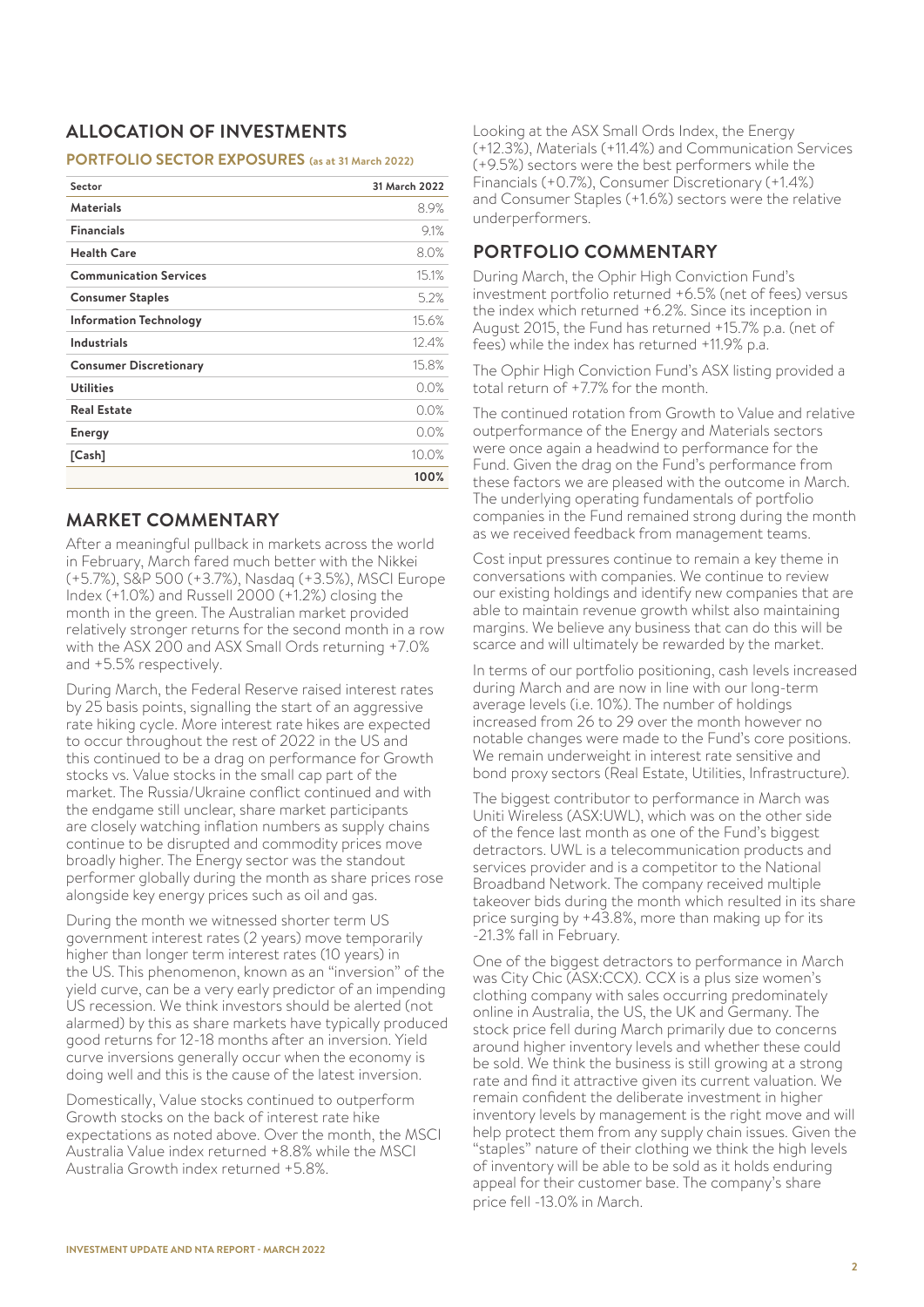# **OUTLOOK**

We can expect the US Federal Reserve to be slightly more aggressive with future interest rate hikes and we're closely watching how it manages inflation given it is arguably already behind in terms of normalizing monetary policy.

We continue not to pick the macro or time its impact on markets and are maintaining our focus on stocks whose operational performance continue to excel that are cheaper than ever. We have a high level of concentration in our highest conviction positions.

Whilst growth orientated businesses have seen their valuations compress over the last few months which has been painful for shorter term performance, we believe as the year progresses the market will return to focusing more on the strong underlying fundamentals of the companies we own.